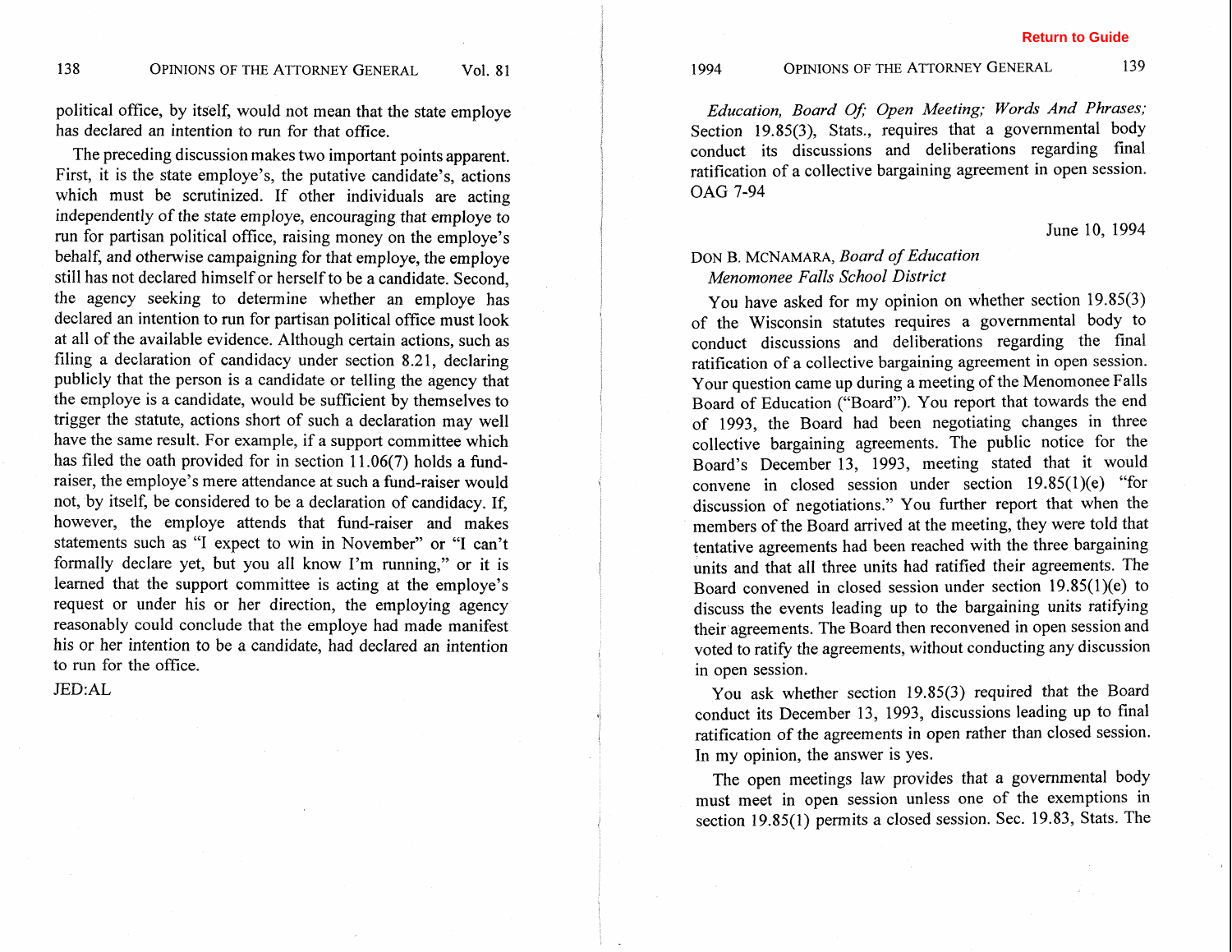definition of "governmental body" in section 19.82(1) excludes a body "formed for or meeting for the purpose of collective bargaining" under chapter 111. Arguably, meetings to discuss collective bargaining strategies fit within that exclusion and thus are not subject to the open meetings law. My predecessor has, however, advised that when a body is meeting to discuss collective bargaining as well as other business, the body should notice all subjects of the meeting in accordance with section 19.84. 66 Op. Att'y Gen. 93, 96-97 (1977). Accordingly, in this case, the Board gave notice that it would convene in closed session under section 19.85(1)(e) for "discussion of negotiations." Section 19.85(1)(e) permits a closed session for the purpose of "[dleliberating or negotiating the purchasing of public properties, the investing of public funds, or conducting other specified public business, whenever competitive or bargaining reasons require a closed session." The breadth of that exemption, as well as the exclusion in section 19.82(1), is limited by section  $19.85(3)$ which provides: "Nothing in this subchapter shall be construed to authorize a governmental body to consider at a meeting in closed session the final ratification or approval of a collective bargaining agreement under subch. IV or  $V$  of ch. 111 which has been negotiated by such body or on its behalf."

I interpret section  $19.85(1)(e)$  to permit a governmental body to convene in closed session to formulate strategy while engaged in negotiations with a collective bargaining unit. I interpret section 19.85(3) to require that once a governmental body has reached a tentative agreement with a collective bargaining unit, the body must conduct its deliberations leading up to ratification of the agreement in open session.

Section 19.85(1)(e) only permits a closed session when "competitive or bargaining" reasons require closure. The obvious purpose of section  $19.85(1)(e)$  is to permit a governmental body to meet in closed session where to do otherwise would compromise the governmental body's bargaining position by revealing its negotiating strategy. The exemption has therefore

been interpreted to authorize a governmental body to convene in closed session to formulate negotiating strategy while engaged in collective bargaining. 66 Op. Att'y Gen. at 96-97. Once a governmental body and bargaining unit have reached a tentative agreement, however, bargaining ceases. The question before the governmental body is no longer what strategy the body should adopt in order to obtain an agreement with favorable terms. The question is whether it is in the public's interest to ratify the terms as tentatively agreed to by the parties. Given that the governmental body is not actually engaged in negotiations at that point, it does not appear that "competitive or bargaining reasons" as that phrase is used in section  $19.85(1)(e)$  exist to warrant discussing the agreement in closed session.

Moreover, the limitation in section 19.85(3) against considering the final ratification of a collective bargaining agreement in closed session is absolute in its terms. That section provides that "nothing" in the open meetings law shall be construed to permit a closed session to consider final ratification of an agreement. If the language of a statute is unambiguous, the court must give the words of the statute their obvious and ordinary meaning, without resorting to legislative history or canons of construction. *Dept. of trans^.* v. *Transp. Comm.,* 11 1 Wis. 2d 80, 87-88, 330 N.W.2d **<sup>A</sup>** 159 (1983). The language of section 19.85(3) is not ambiguous. By its plain terms, section 19.85(3) prohibits a governmental body from considering final ratification of a collective bargaining agreement in closed session, regardless of the provisions in sections 19.82(1) and 19.85(1)(e). Section 19.85(3) thereby unambiguously prohibits a body from considering final ratification in closed session, even if there are competitive or bargaining reasons for doing so.

In this case, the Board learned at its December 13, 1993, meeting that its bargaining team had reached tentative agreements with the bargaining units. After learning that, the Board convened in closed session to discuss the agreements and then reconvened in open session to vote on final ratification of them. The Board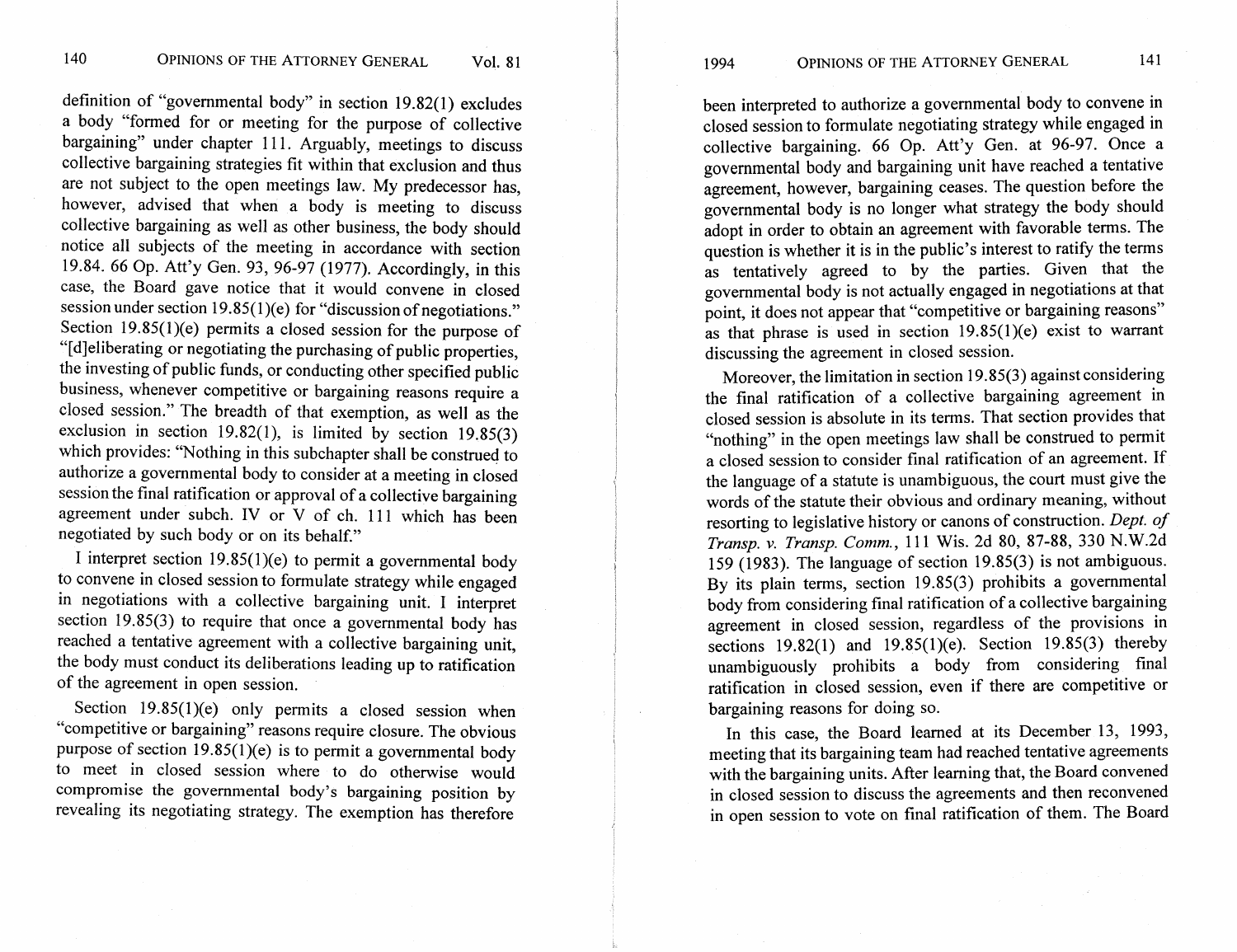apparently interpreted section 19.85(3) to require only that the Board conduct its vote on final ratification of the agreements in open session.

That is too narrow a reading of section 19.85(3), which states that nothing in the open meetings law shall be construed to authorize a governmental body to "consider" final ratification of a collective bargaining agreement in closed session. A commonly accepted definition of "consider" is "1: to reflect on: think about with a degree of care or caution . . . 8: to give thought to with a view to purchasing, accepting, or adopting  $\dots$  2: REFLECT, DELIBERATE, PONDER . . . ." Webster's Third New International Dictionary 483 (1986). The plain language of section 19.85(3) thereby requires that the deliberations as well as the final vote on ratification of a collective bargaining agreement be conducted in open session. To the extent my predecessor's opinion in 66 Op. Att'y Gen. 94 suggests otherwise, I must disagree.

Based on the plain language of section 19.85(3), I conclude that once a governmental body has entered into a tentative agreement with a bargaining unit, the governmental body must conduct its vote, as well as its deliberations leading up to the vote on final ratification of the agreement in open session. At that point, a governmental body can no longer rely on the competitive or bargaining reasons exemption in section 19.85(1)(e) to discuss the agreement in closed session.

My predecessor reached the same conclusion when interpreting the exemption under the state's old Anti-Secrecy Law that permitted a closed session for "conducting . . . public business which for competitive or bargaining reasons require closed sessions." Sec. 14.90(3)(d), Stats. (1965). In 54 Op. Att'y Gen. Introduction (1965), my predecessor applied that provision to wage negotiations between a school board and its teachers and concluded that:

"Whether the teacher salary proposals submitted by the teachers' committee and the counter proposals made by the OPINIONS OF THE ATTORNEY GENERAL

!

1994

I

I

I

....

school board are preliminary in nature and for bargaining reasons need to be discussed in a closed session is basically a question of fact to be decided by the school board. If the board finds that the bargaining process can best be carried **<sup>i</sup>** on in private, the meeting may be closed. If the board finds no necessity for bargaining in private, the meeting should be open to the public. In any event, when the bargaining period <sup>I</sup>open to the public. *In any event, when the bargaining period*  I *is past, no final action should be taken on the teachers* ' salary schedule until they are made public and discussed in an open public meeting." I *an open public meeting."* 

*Id.* at vi (emphasis added). The supreme court cited that opinion with approval stating that:

An attorney general's opinion (54 Op. Atty. Gen. (1965), Introduction, vi) found one of the exceptions sufficiently broad to cover the negotiations between a municipality and a labor organization. However, *it is clear that the formal*  1 *introduction, deliberation and adoption by the elected body* 1 *of the bargaining recommendations must be at open* **<sup>1</sup>***meetings.* 

The open meeting is the necessary and final step in the "negotiation" process between the school board and the majority teachers' union.

The proposed agreement submitted by the school board's bargaining committee does not have to be accepted by the school board. If the recommendations of the committee automatically were approved by the school board, then the anti-secrecy law has been violated and the open meeting is nothing but a sham.

Board of Sch. Directors of Milwaukee v. WERC, 42 Wis. 2d 637, 653, 168 N.W.2d 92 (1969) (emphasis added).

The purpose of the open meetings law is to provide the public with the fullest and most complete information regarding governmental affairs as is compatible with the conduct of